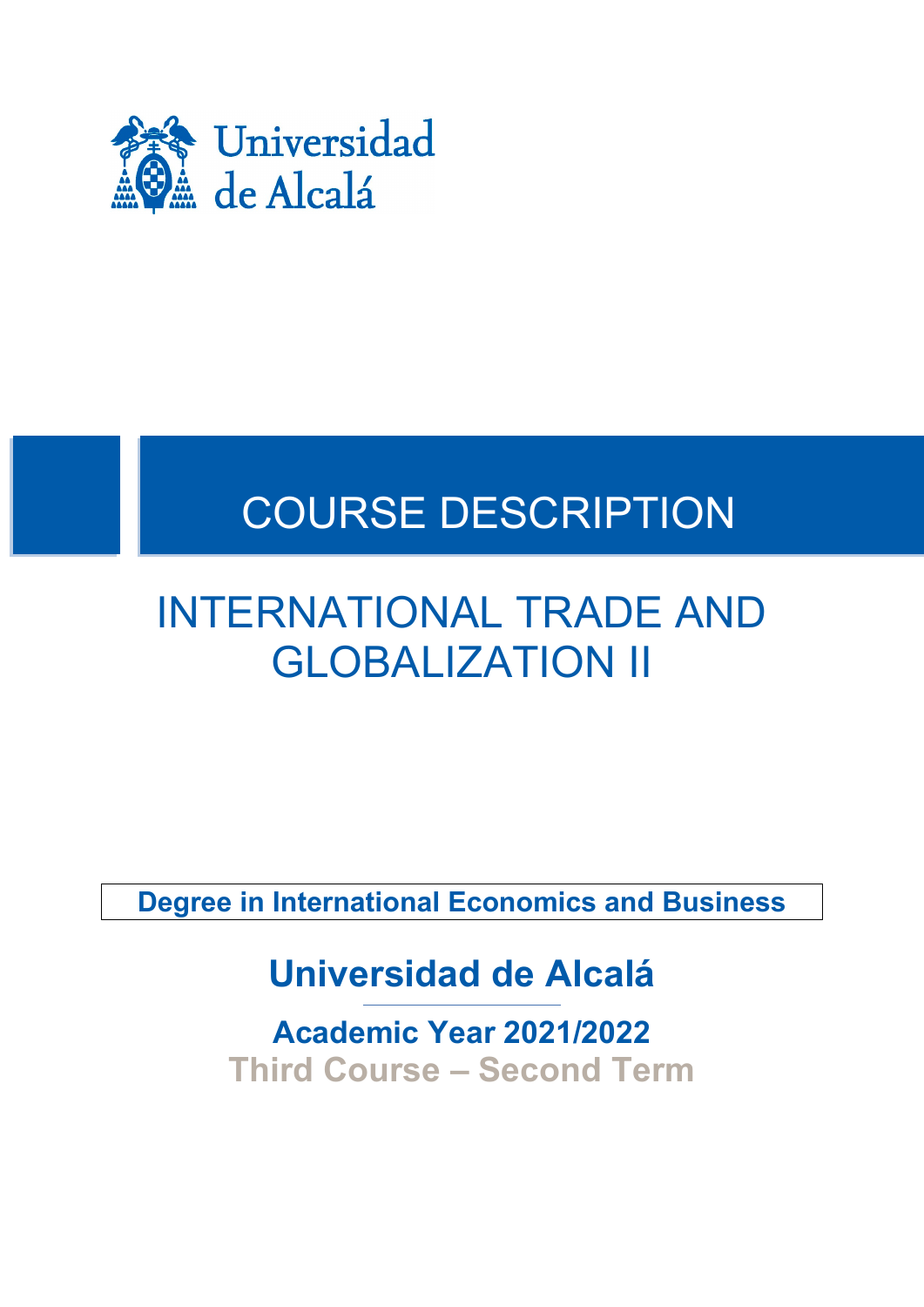

### **Course Description**

| <b>Issue:</b>              | <b>International Trade and globalization II</b>                                                                                                                                                           |
|----------------------------|-----------------------------------------------------------------------------------------------------------------------------------------------------------------------------------------------------------|
| Code:                      | 361013                                                                                                                                                                                                    |
| Program:                   | <b>Degree in Economics and International</b><br><b>Business (ENI)</b><br>Degree in Business and Administration (ADE)<br><b>Degree in Economics (ECO)</b><br><b>Degree in Finance and Accounting (CyF)</b> |
| Department and unit:       | <b>Departament of Economics</b><br><b>Economics</b>                                                                                                                                                       |
| <b>Character:</b>          | <b>Compulsory for ENI and optional for other</b><br>degrees                                                                                                                                               |
| <b>Credits ECTS:</b>       | 6                                                                                                                                                                                                         |
| <b>Course and Term:</b>    | <b>Third Year   Second Term</b>                                                                                                                                                                           |
| Instructor:                | Mercedes Burguillo Cuesta - (English and<br>Spanish)                                                                                                                                                      |
| <b>Consultation hours:</b> | To be announced                                                                                                                                                                                           |
| Language:                  | <b>English and Spanish</b>                                                                                                                                                                                |

#### **1. Introduction**

The course on International Trade and Globalization II builds over the course on International Trade and Globalization I to cover deeper and essential concept son trade theory in order to offer and up to date analysis of the globalization phenomenon. Along with International Macroeconomics I and II the fourth subjects cover the theoretical background required to understand the distinctive problems of the open economy.

Understanding the drivers and consequences of international trade is an essential component of the training of an economist and provides the tools and the skills needed to understand and analyse the international business and economic environment. Besides the theoretical focus of the course and its emphasis on analytical techniques and tools, the course content is motivated with real and relevant problems and special attention is given to the data and empirical evidence, The discussion of case studies gives students the opportunity to test the usefulness and relevance of the concepts and the theoretical models.

The content of the course is structured in two parts. The first one is devoted to the analysis of trade policies and to the economic integration processes; it starts with the study of the main trade policy instruments from the perspective of both general and partial equilibrium analysis. Then the outcomes of trade policy are presented by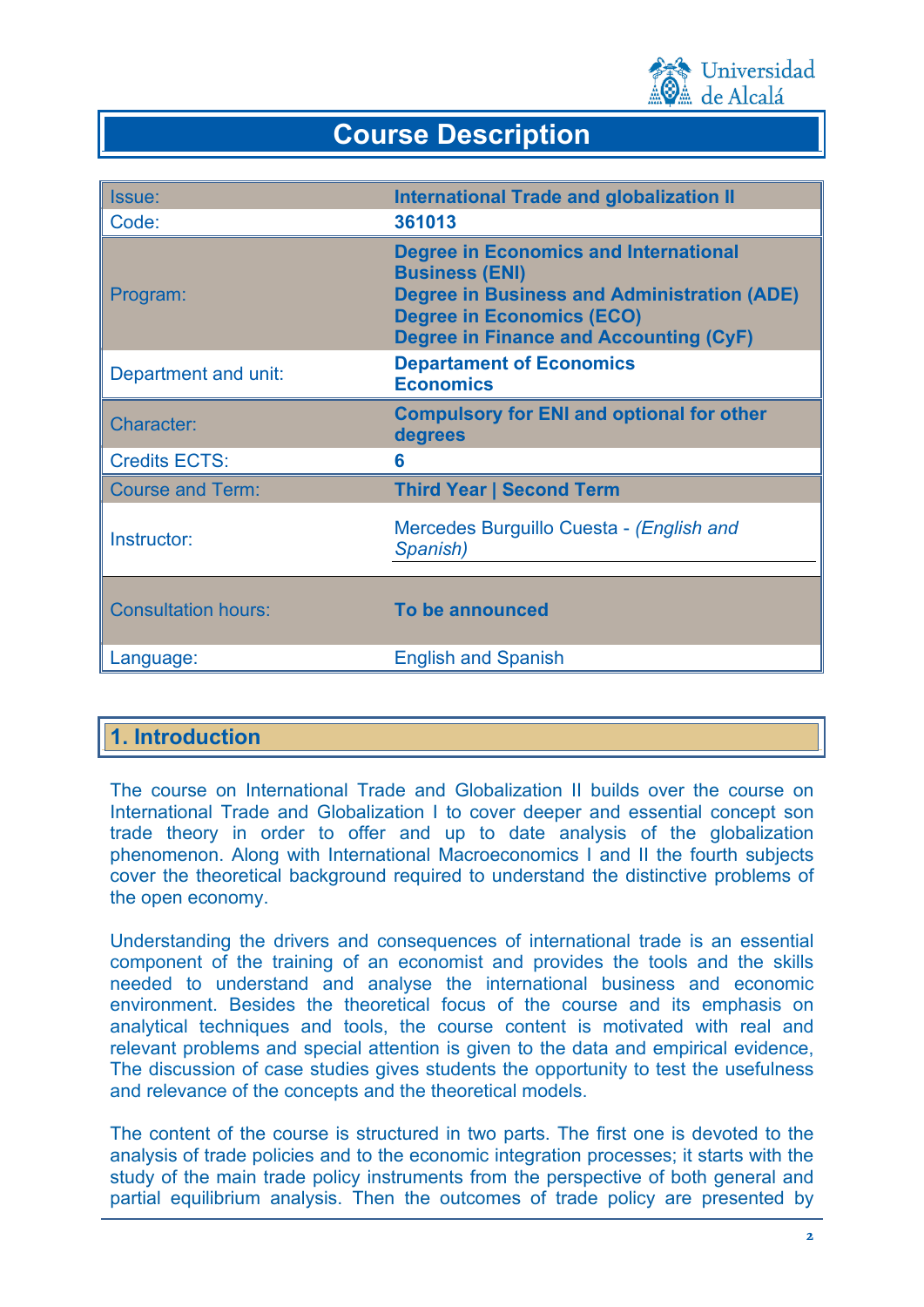

considering market structures of imperfect competition and increasing returns of scale. This part concludes with the cost-benefit analysis of custom unions and economic integration processes.

The second part of the course covers the study of labour and capital mobility and the debates about globalization. of migrations, We analyse first the welfare consequences of migrations and over international income distribution. Second, the concept of intertemporal comparative advantages is introduced and used to the analysis of international capital flows. Then we analyse the connection between trade and direct foreign investment flows in order to understand the role in transnational firms and to introduce emerging processes of delocalization and offshoring.

#### **2. Learning outcomes**

#### **General learning outcomes**

- 1. Offer and overview and a deep understanding of the basic concepts and tools of trade theory.
- 2. Acquire the instruments required to a proper understanding of the causes and consequences of trade and globalization processes.
- 3. Understand and be able to design and use basic microeconomic models of open economies.
- 4. Get a basic practical experience on the use of technologies to search and screen over relevant information about international trade and globalization.
- 5. Develop communication abilities to analyse relevant international problems critically.

#### **Specific learning outcomes:**

- 1. Get a proper understanding of basic concepts, models and tools for the microeconomic analysis of open economies.
- 2. Get familiar with the technical language used in trade theory
- 3. Apply techniques and basic models to understand real world problems characteristic of the contemporary economy and to discuess the pros and cons of alternative policy decisions.

#### **3. Syllabus**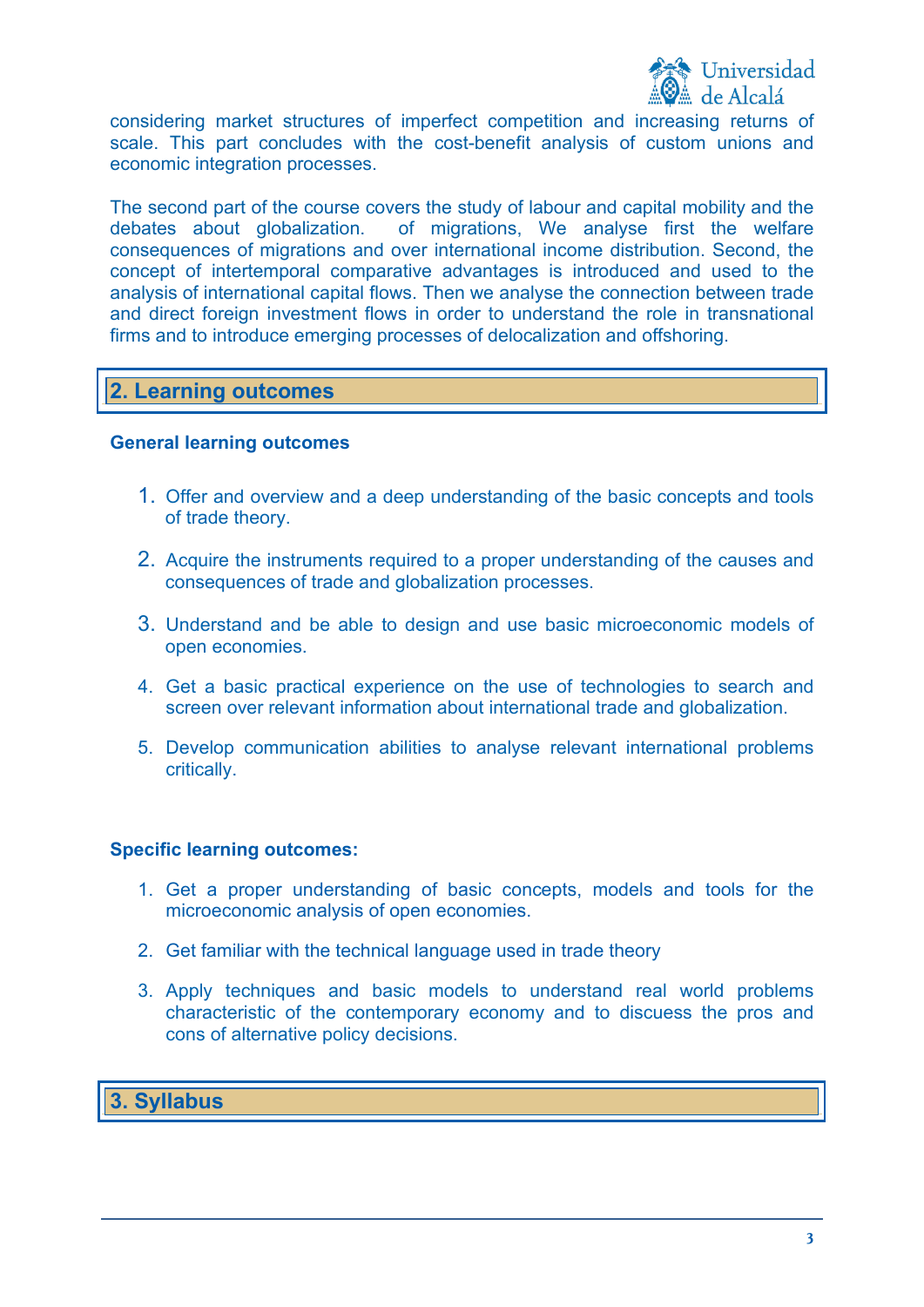

| <b>Content Blocks</b>                                                                                                                                                                                                                                                                                                                                                                                                                                 | $\mathbf{m}$ $\mathbf{w}$ $\mathbf{r}$<br>Number of lessons,<br>credits and hours |
|-------------------------------------------------------------------------------------------------------------------------------------------------------------------------------------------------------------------------------------------------------------------------------------------------------------------------------------------------------------------------------------------------------------------------------------------------------|-----------------------------------------------------------------------------------|
| <b>PART I. Trade policy</b>                                                                                                                                                                                                                                                                                                                                                                                                                           |                                                                                   |
| 1. The instruments of trade policy<br>Tariffs.<br><b>Costs and benefits of tariffs</b><br>General equilibrium analysis of tariffs.<br>Export subsidies.<br>$\bullet$<br>Quotas. Quotas vs tariffs.<br>$\bullet$<br>Voluntary constraints on exports<br>$\bullet$<br>Other instruments.<br>$\bullet$                                                                                                                                                   |                                                                                   |
| 2. Imperfect competition, increasing returns and<br>strategic trade policy.<br>Technology and externalities.<br>Tariffs and quotas in competitive settings.<br>$\bullet$<br><b>Antidumping measures</b><br>Imperfect competition and strategic trade<br>$\bullet$<br>policies.<br>Protectionism with increasing returns.<br>$\bullet$<br>Trade policies and monopolistic competition.                                                                 |                                                                                   |
| 3. The political economy of trade policy.<br>Advantages of free trade.<br>$\bullet$<br><b>Criticisms of free trade</b><br>The arguments in favour of protectionism.<br>Optimal tariffs.<br>Retaliation.<br>The theory of effective protection.<br>$\bullet$<br>Income distribution and trade policy.<br>$\bullet$<br>Trade policy in development countries.<br>Trade policy and environmental regulation<br>The globalization trilemma<br>Fair trade. | 4 topics: 15 sessions<br>7 theory lessons<br>$\bullet$                            |
| 4. Preferential trade agreements and economic<br>integration.<br>Regional integration processes.<br>Trade areas and free trade vs custom unions.<br>Effect of trade creation and trade deviation.<br>Dynamic effects of custom unions.<br>Center-peripheria models.<br>International negotiations and trade policy.<br>Regionalism and multilateralism.                                                                                               | 7 discussion and case<br>study analysis sessions.<br>1 Assessment<br>$\bullet$    |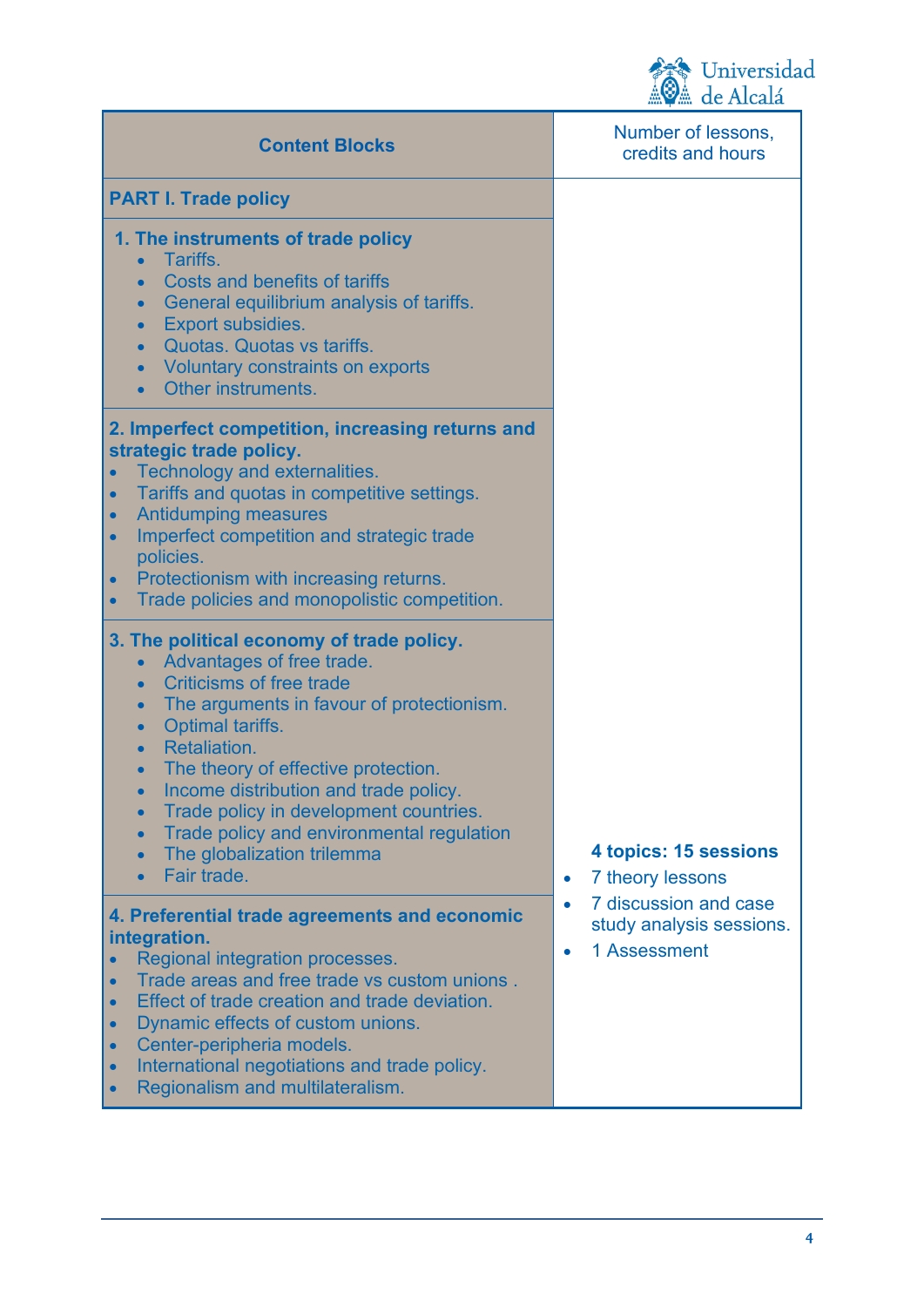

| <b>PART II. Production factors mobility and the</b><br>consequences of globalization.                                                                                                                                                                                                                                                                                                                                                                                                               |                                                                                                                                            |
|-----------------------------------------------------------------------------------------------------------------------------------------------------------------------------------------------------------------------------------------------------------------------------------------------------------------------------------------------------------------------------------------------------------------------------------------------------------------------------------------------------|--------------------------------------------------------------------------------------------------------------------------------------------|
| 5. International labour mobility.<br>International trade vs ¿Interregional trade.<br>Factors' trade.<br>$\bullet$<br>Welfare impacts.<br>$\bullet$<br>Effects of factors' trade over goods and services'<br>$\bullet$<br>trade.<br>The international mobility of labour.<br>$\bullet$<br>The economic impact of migrations.<br>$\bullet$                                                                                                                                                            |                                                                                                                                            |
| 6. The international mobility of capital and<br>multinational firms.<br>International capital movements.<br>$\bullet$<br>Direct foreign investment.<br>$\bullet$<br>International loans and international debt. The<br>intertemporal production possibility frontier<br>and trade.<br>Intertemporal comparative advantages.<br>$\bullet$<br>The theory of the multinational firm.<br>$\bullet$<br>Advantages of internationalization.<br>$\bullet$<br>Multinational firms in practice.<br>$\bullet$ | 3 topics: 14 sessions<br>6 theory lectures<br>$\bullet$<br>6 practice and case<br>$\bullet$<br>study sessions<br>1 evaluation<br>$\bullet$ |
| 7. Offshoring<br>Delocalization and externalization.<br>The basic offshoring model<br>$\bullet$<br>Effects over international income distribution.<br>$\bullet$<br>The <i>offshoring</i> gains<br>$\bullet$<br>Offshoring of services.<br>$\bullet$<br>Impacts over wages, employment and labour and<br>$\bullet$<br>environmental standards.                                                                                                                                                       |                                                                                                                                            |

**5**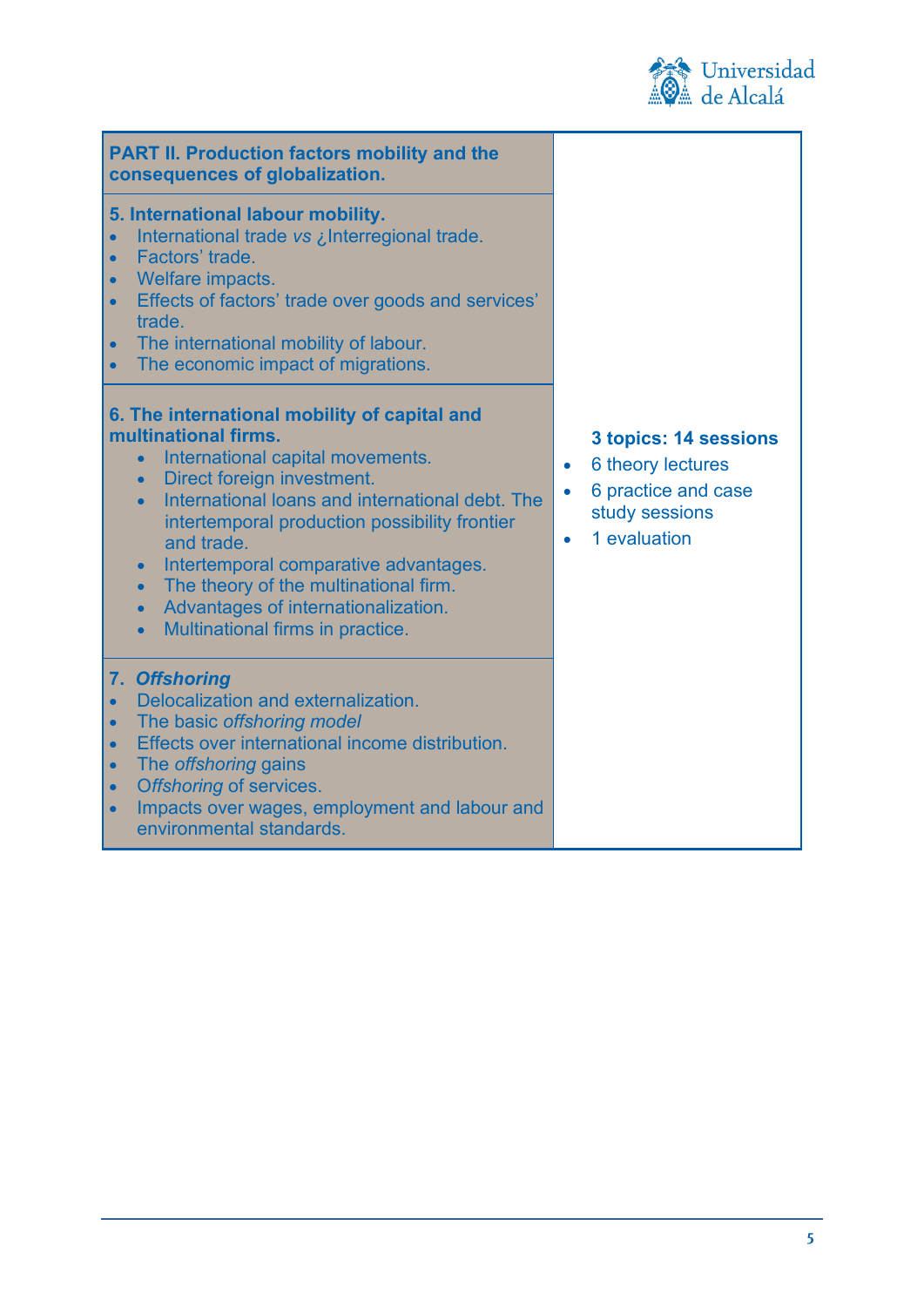

## **4. Learning methods**

### **4.1. Credits and hours**

| Classroom lessons: 48 hours                 | Classroom lessons: 48 hours<br>• Theory: 22,5 hours<br>• Practice: 22,5 hours<br>Assessment: 3 hours.                                               |
|---------------------------------------------|-----------------------------------------------------------------------------------------------------------------------------------------------------|
| Student's own work: 102 hours               | Students own work: 102<br>- Independent study<br>- Reading, practical case analysis,<br>exercises, etc.<br>- Exams' preparation<br>- ECTS tutorials |
| <b>Total hours</b><br>(25 hours per credit) | 150                                                                                                                                                 |

| <b>4.2. Materials and methods</b> |                                                                                                     |
|-----------------------------------|-----------------------------------------------------------------------------------------------------|
| <b>Classroom hours:</b>           | Theory lessons, etc.<br><b>Practice. Discussions, case study</b><br>$\checkmark$<br><b>sessions</b> |
| Independent student's work:       |                                                                                                     |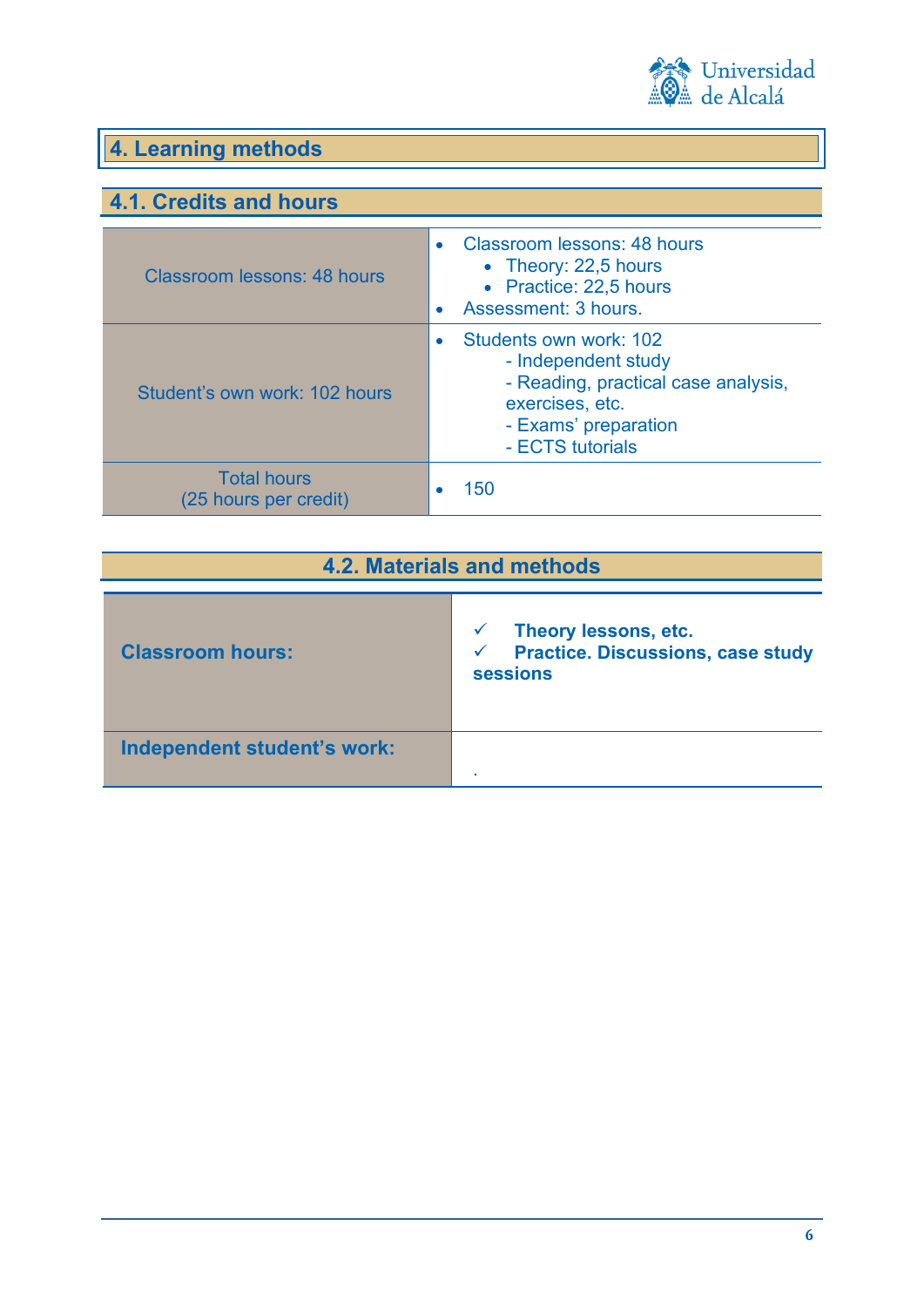

#### **5. EVALUATION**

At the start of the course students must choose among two kinds of assessment systems:

- 1. A continuous evaluation system.
- 2. A final exam in May

An extraordinary exam in June will be available for all students that had not yet obtained a pass grade at the end of the normal course.

#### Continuous evaluation.

This system is based on the control and monitoring of the students' work along the course, This evaluation system consists in:

- Two quizzes designed to assess the competences, concepts, methods and tools of each part of the course.

- Oral presentation and discussion of the students' work developed in the theory lessons. Assessment will focus on the students abilities to screen, organize and use information as well as the capacities to synthetize information, cooperate with other students and communicate individual and collective study results.

- **1.** Two quizzes: 80% of the final grade.
	- To pass the subject students must pass each individual quiz (with a grade of 5/10 each)
- **2. Practice** 20% of the final grade.

The final grade will be obtained as the weighted average of the two above mentioned components. To pass the subject students must obtain at least 5/10 points.

Ordinary Exam:

This exam is only available for those students that are not able to follow th continuous assessment method and that ask for this method at the beginning of the course.

• To pass this subject, students must obtain at least 5 points out of 10 in the final exam.

**6. Bibliography**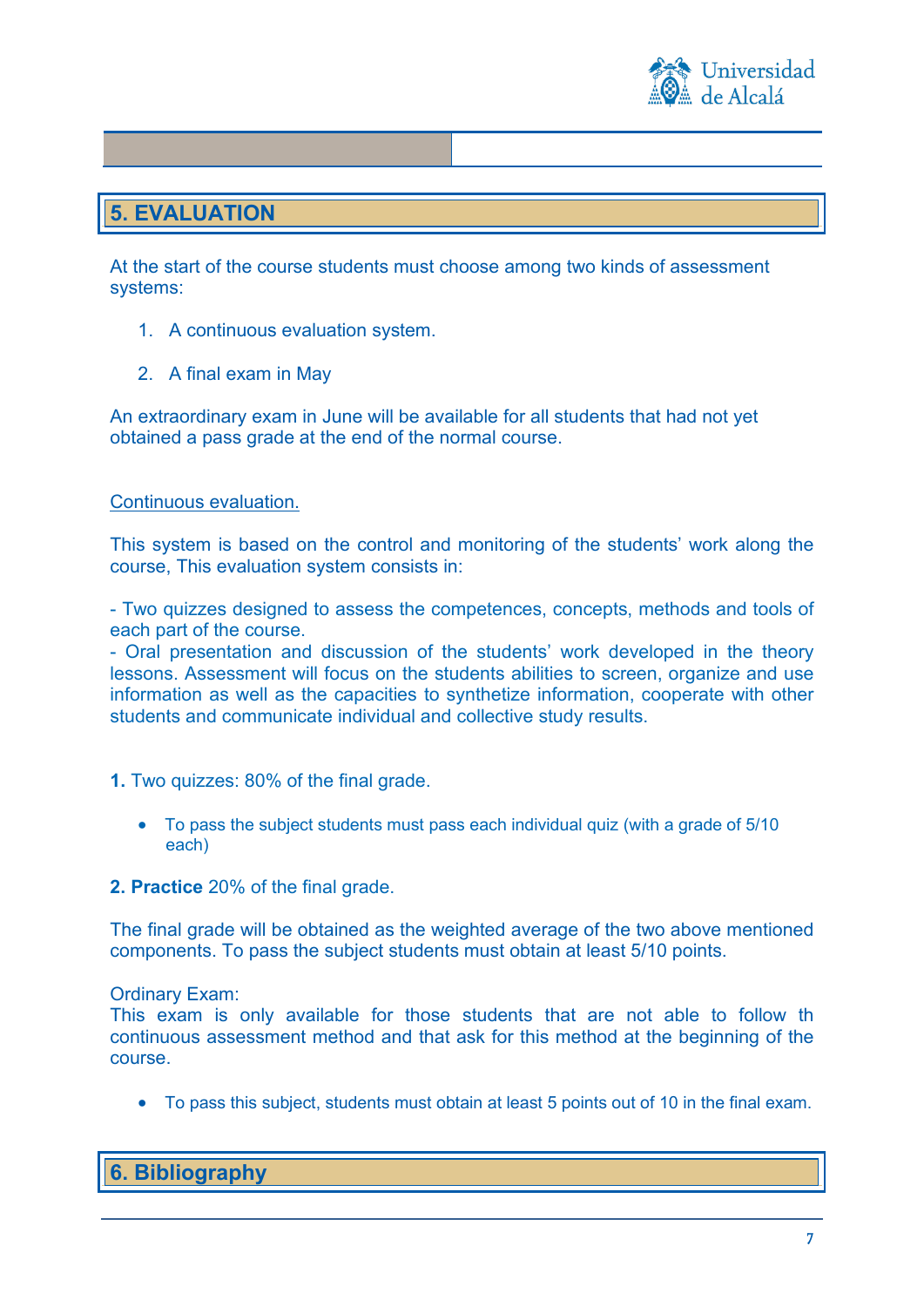

#### **Basic books:**

Paul R. KRUGMAN, Maurice OBSTFELD y Marc J.MELITZ: *International Economics.*  **Theory and Practice**, 9<sup>th</sup> Edition 2012.

<http://www.pearsonhighered.com/krugman/>

Robert C. FEENSTRA y Alan M. TAYLOR: *International Trade*, Worth Publishers. 2ª ed., 2011.

#### **Additional bibliography:**

MARKUSEN, J. R., J. R. MELVIN, W. H. KAEMPFER y K. E. MASKUS: *International Trade. Theory and Evidence*. McGraw Hill, 1995. available online: http://spot.colorado.edu/~markusen/textbook.html

CAVES, R. E., J. A. FRANKEL, R. W. JONES: *World Trade and Payments: An Introduction*. Prentice Hall, 10ª ed. 2007.

TUGORES QUES, J.: *Economía Internacional.* McGraw-Hill, 2005.

DE LA DEHESA, G.: *Comprender la globalización*. Alianza Editorial, 2007.

MARREWIJK, C.: *International Trade and the World Economy.* Oxford University Press, 2004.

• Additional references will be indicated by the instructor along the course.

STIGLITZ, J. E.: *Making Globalization Work*. W.W Norton & Company, Inc. 2006. Existe traducción española: *Cómo hacer que funcione bien la globalización*. Taurus, 2006.

KRUGMAN, P. R.: *Pop Internationalism*. The M.I.T. Press, 1996. (Versión española: *El internacionalismo moderno*. Ed. Crítica-Grijalbo-Mondadori, 1997).

BHAGWATI, J.: *In Defense of Globalization*. Oxford University Press, 2004.

KENEN, P. B.: The *International Economy.* 4ª ed., Cambridge University Press, 2000.

THOMPSON, H.: *International Economics: Global Markets and International Competition.* 2ª ed., World Scientific, 2006.

PUGEL, T. A.: *Economía Internacional*. 12ª ed., McGraw-Hill, 2004.

RODRIK, D.: *Has Globalization Gone Too Far?.* Peterson Institute for International Economics, 1997.

GREENAWAY, D. y L. A. WINTERS (eds.): *Surveys in International Trade*. Blackwell Publishers, 1994.

KRUGMAN, P. R.: *Rethinking International Trade.* M.I.T. Press, 1990. .